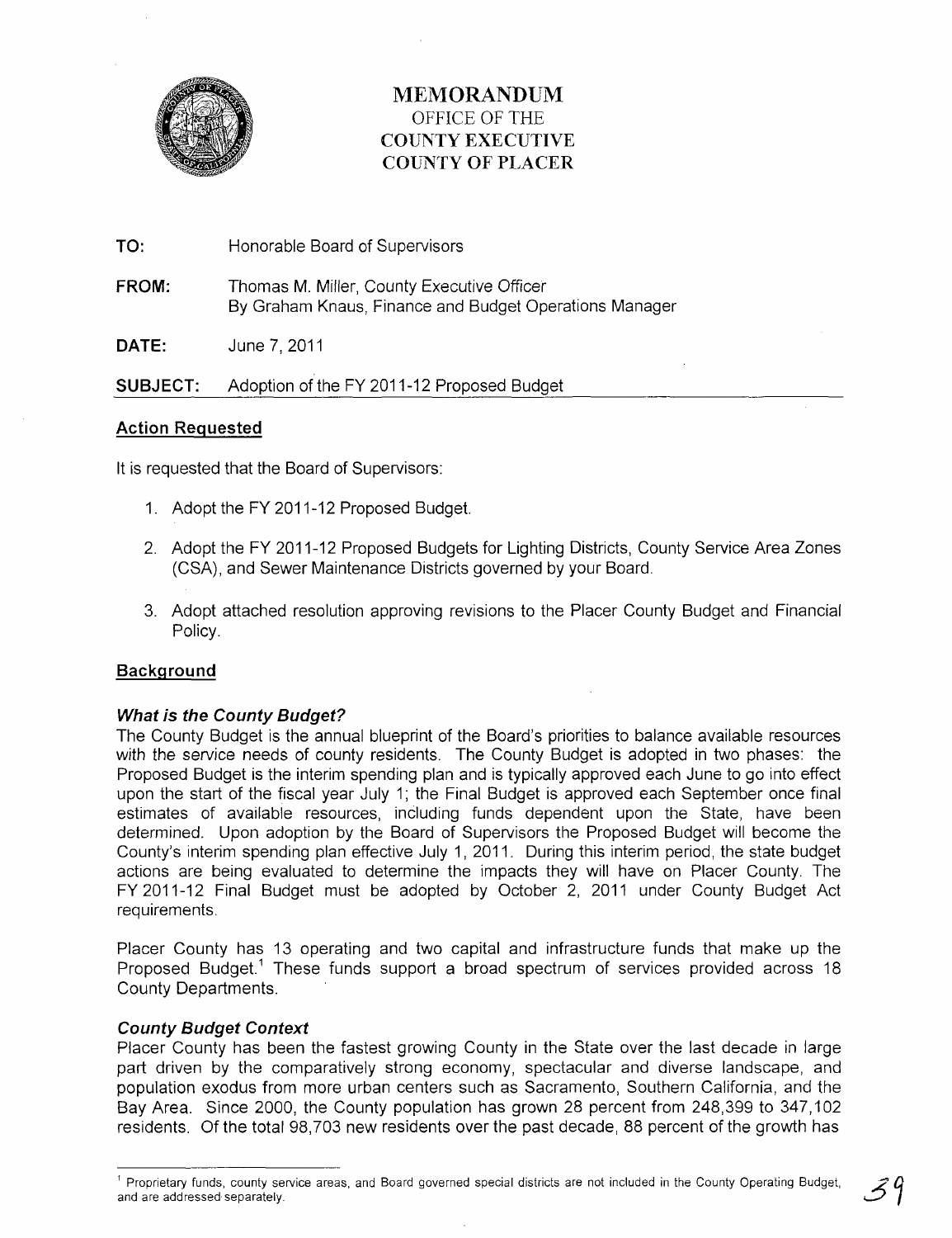occurred within existing city boundaries. The population growth has slowed; however, the increased service demands in county responsibility areas continue to pose challenges in light of decreased revenues and increased uncertainty

During periods of strong economic growth, accompanying revenue growth provides annual and multi-year flexibility to the Board to meet its priorities for the County. Unfortunately, revenue growth stagnated in FY 2007-08 as the economic downturn went into effect, followed by the most rapid decline in revenues since 1978. Per capita revenues have declined nine percent in the last three years and are now 10 percent below the per capita amount in 1978, as adjusted by inflation.

Due to the Board's proactive approach to the recession, per capita expenditures have decreased in an effort to transition to sustainable costs and service levels. However, property tax, the county's largest revenue source, is expected to decline further for another year or two creating continued budget and operations challenges. At the same time, the County faces ongoing cost drivers related to normal cost-of-doing-business increases (transportation, utilities, etc.) as well as health benefit premiums and salary increases due to merit as well as Measure F for Public Safety.

## **Prior Board Actions**

Beginning in 2003, the Board began taking actions to ensure a sustainable approach to costs and service levels beginning in 2003. Those early actions created a foundation to better enable the County to adapt to the recession that began in the Fall of 2007. Among the early Board actions was the adoption of the County Financial Policies including the Budget and Financial Policy, Other Post Employment Benefit Policy, and Debt Management Policy which have promoted financial stability and long-term planning since 2003.

#### **Labor Adjustments**

In December 2007, in response to the initial economic downturn, the Board implemented a hiring freeze. The hiring freeze has led to 343 fewer filled positions than in 2007 due to attrition, decreasing from 2,542 to 2,199 as of April 2011. This has assisted in transitioning the county budget to a more sustainable level; however, it has not been sufficient to fully address the decline in revenues, particularly those unlikely to return for a number of years. As such, there have been other labor related adjustments to align ongoing service demands with available and sustainable revenues including the following:

- $\triangleright$  Minimal targeted layoffs in areas of reduced workload, primarily related to land development activities where permit activity has decreased 46 percent in the last few years.
- $\triangleright$  Mandatory Time Off (i.e. unpaid furlough days) for all management, confidential, and general unit employees totaling 21 unpaid days since FY 2008-09 except for limited 24-hour positions, primarily in public safety.
- $\triangleright$  Increased pension and health employee cost sharing implemented January 2011 results in significant labor related savings.

#### **Service Innovation and Efficiencies**

In response to the recession, the County has explored and implemented a number of approaches to create efficiencies or service innovations. These efforts were intended to assist in continuing to meet service demands within available resources to the greatest extent possible. Such efforts have included establishing a Cost Savings Task Force in FY 2008-09 to develop recommended changes to business practices that lead to ongoing savings. More than 100 savings proposals were developed and adopted measures have resulted in \$1.1 million in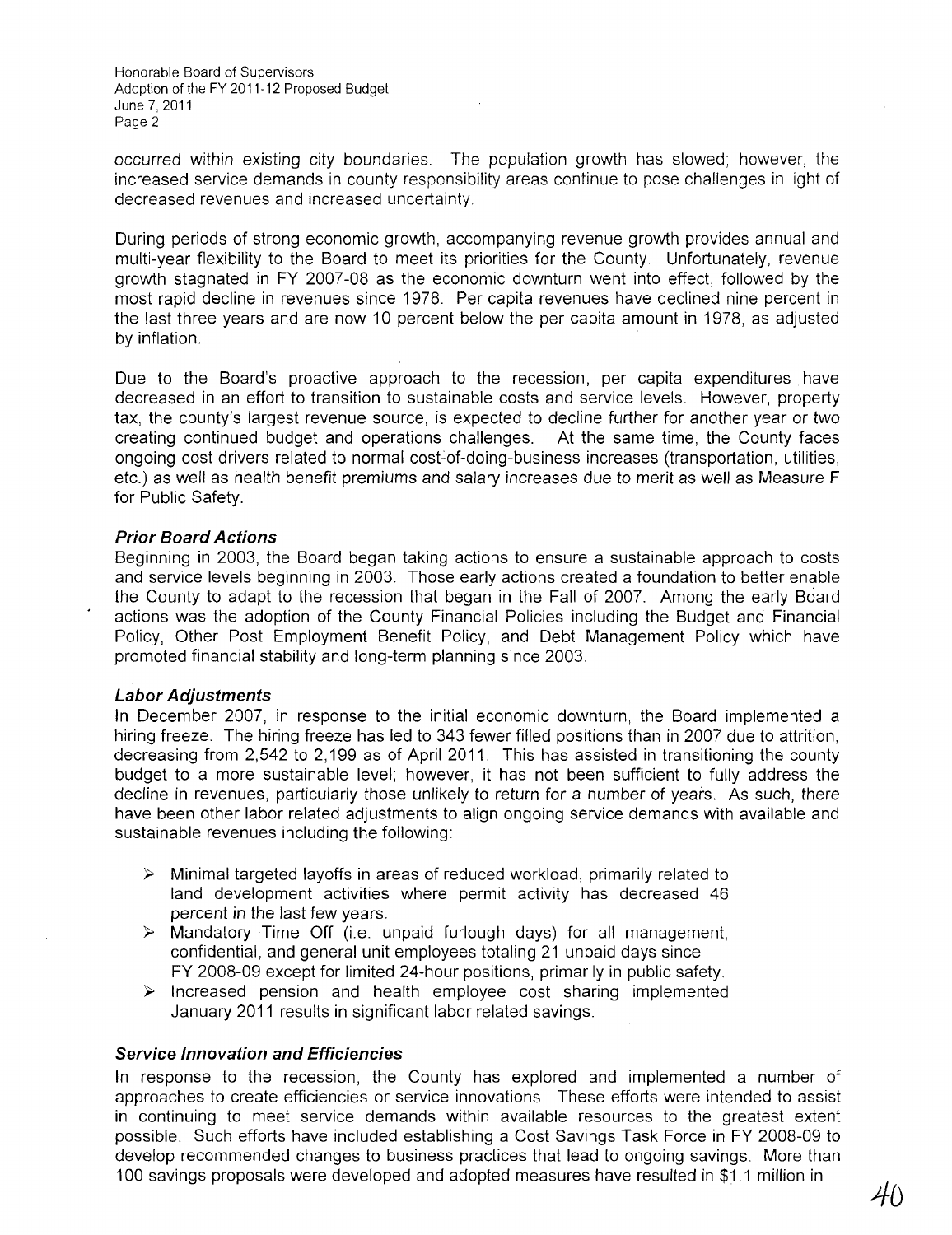ongoing savings. Savings include restrictions on cell phone usage, purchasing of generic products when available, and restricting travel.

In addition, in February 2010, the Board directed the County Executive Officer to develop options for long term structural changes to county service delivery. The focus was to identify alternative service delivery models that may reduce long term costs, ensure cost effective and high quality services, value existing staff expertise, maintain flexibility, and recognize the benefits of competition. Since that time, several alternative service delivery models have been approved by the Board including implementing a parks and custodial contracting approach to address staff attrition within the Facilities Department, continuing to leverage internal expertise of engineering and surveying staff through inter-departmental contracts, transitioning the Auburn Dental Clinic to a more sustainable business model through the Chapa De Indian Health Center, implementing a new approach for Placer Commuter Express bus drivers, and transitioning to a vendor approach to two-way radio installation to address staff attrition.

#### **FY 2011-12 Budget Development**

The Board has held a series of **FY** 2011-12 budget workshops since December 2010. The workshops have highlighted the local budget and operational challenges as a result of the prolonged recession. The challenges include sharply decreasing local revenues straining service levels and requiring reprioritization of limited resources as some county service needs have diminished while others have increased.

As reported at the February 22, 2011 Board meeting, the combined initial deficit was \$7.5 million (\$4.7 million General Fund and \$2.8 million Public Safety Fund) and was then reduced based on continuing existing labor adjustments, and departments absorbing a number of cost increases and losses of one-time revenues.

Since February 2011, a series of budget workshops has focused on the local and state driven challenge areas faced by the County including areas with declining revenues, those with reduced workload, and those with substantial risks posed by State Budget proposals. More than \$30-60 million in direct county funding and/or increased responsibilities could be impacted by pending State actions based on the Governor's May Revision to the State Budget. As such, there remains continued uncertainty regarding the State Budget and its potentially substantial impacts on the County's immediate and longer term budget and service levels. Due to the uncertainty, the Board has also discussed a number of contingency options intended to ensure sufficient flexibility to maintain critical county services even under the most devastating impacts from the State. These options could include significant reprioritization of resources or services and may be discussed during future Board meetings or as part of the Final Budget development dependent upon the actions of the State.

Additional details regarding the budget workshops are available at: http://www.placer.ca.gov/departments/ceo/outreach/latestbudgetinformation.aspx

# **Budget and Financial Policy Change: Governmental Accounting Standards Board (GASB)**

To address new Federal accounting regulations, staff recommends revisions to the Budget and Financial Policy to be consistent with Governmental Accounting Standards Board (GASB) Statement No. 54. Revisions address new accounting and financial reporting standards dealing with how fund balances are classified across county operating funds. This results in changing the terminology from what had been referred to as reserves and contingencies to instead be referred to as Nonspendable, Restricted, Committed, Assigned, or Unassigned. The revised policy also clarifies that the General Fund reserve is not limited to 5% but rather allows for greater levels of reserves to mitigate future local economic or state impacts. Further, the revised policy clarifies that the Accrued Loss Contingency for self-insurance funds such as **41**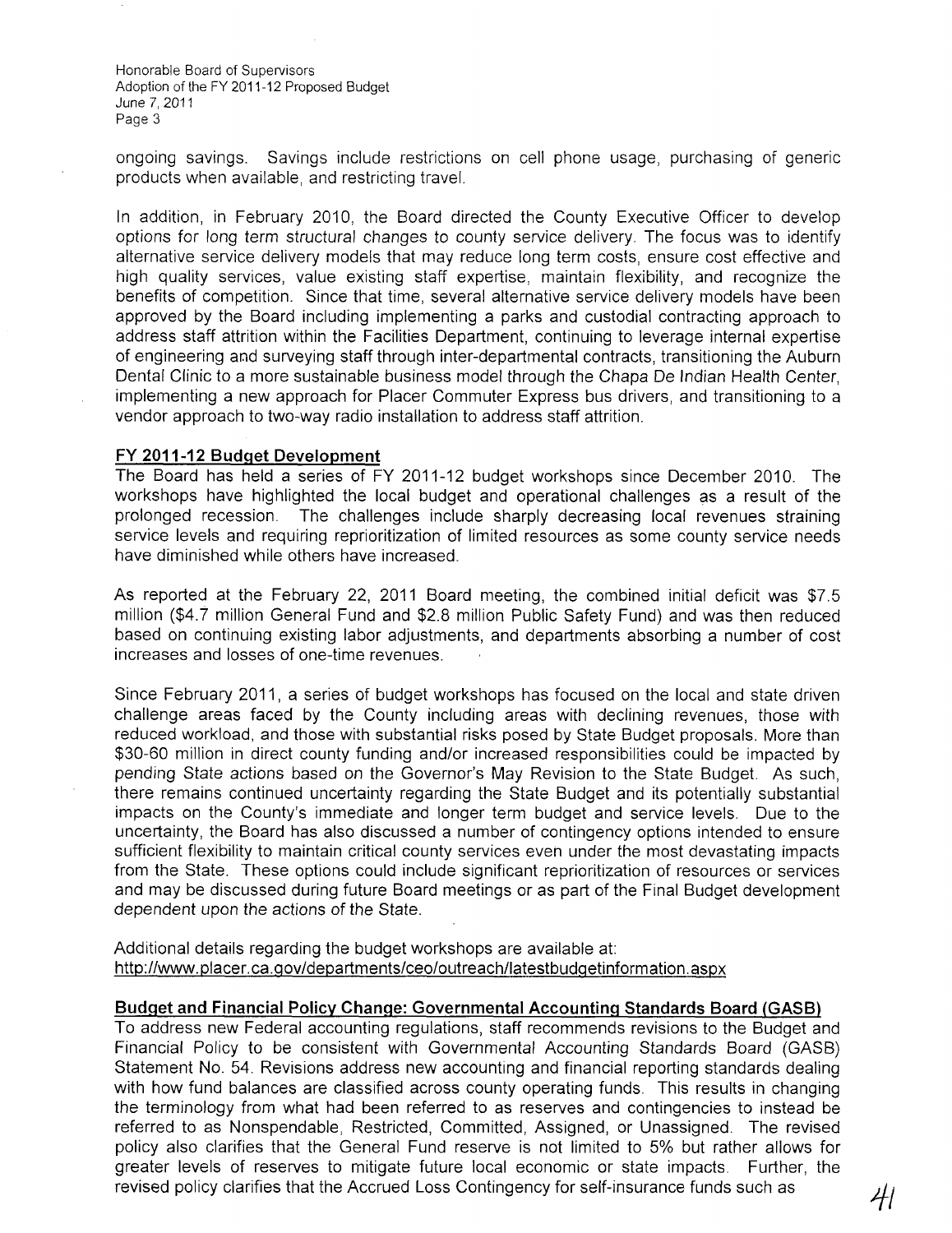Workers Compensation and General Liability would be at a confidence level of at least 80%.

# **FY 2011-12 PROPOSED BUDGET**

Placer County's FY 2011-12 Proposed Budget is recommended at \$720,376,967, representing a decrease of \$37.3 million or 4.9% when compared to the adopted FY 2010-11 Final Budget. Since FY 2008-09, the County Budget has declined by \$144.9 million (16.8%) due to the prolonged recession much of that in Capital Projects and Road Infrastructure.

- The 2011-12 Operating Budget includes;
	- o \$342.4 million in General Fund revenues.
	- o \$342.0 million in other revenues;
	- o \$35.5 million in fund balance carryover;
	- o \$619,033 in reserves. There is no assumed use of General Fund reserves.

The Proposed Budget contains \$187.3 million in Capital and Road Infrastructure Funds, which is a decrease of 17.3% when compared to the current year. Capital and Road Infrastructure Funds are supported by \$186.0 million in revenues, \$919,482 in fund balance, and \$320,900 in cancellation of reserves/designations.

General Fund allocated positions in the Proposed Budget have declined slightly when compared to FY 2010-11 Final Budget, dropping from 1,628, to 1,625. However, since FY 2007-08, as a result of county hiring restrictions designed to reduce staffing costs, there are 343 fewer filled positions (all funds) in the county, resulting in a 13.5% smaller workforce.

As indicated in Table One below, the Proposed Budget is \$37.3 million lower than in FY 2010-11, a decrease of 4.9%. This decrease is comprised of several components, including a \$3.7 million increase (0.7%) to the Proposed Operating Budget. The Proposed Budget also includes a reduction of \$36.0 million (-16.1%) in the Infrastructure Budget, much of which results from completion of a number of large infrastructure projects in the current year, and from the encumbrance of funds for a number of road projects in the current year, some of which are highlighted below. Finally, the Proposed Budget does not assume use of reserves compared to the \$4.8 million use of reserves used in the current year, of which \$4.0 million is in the General Fund.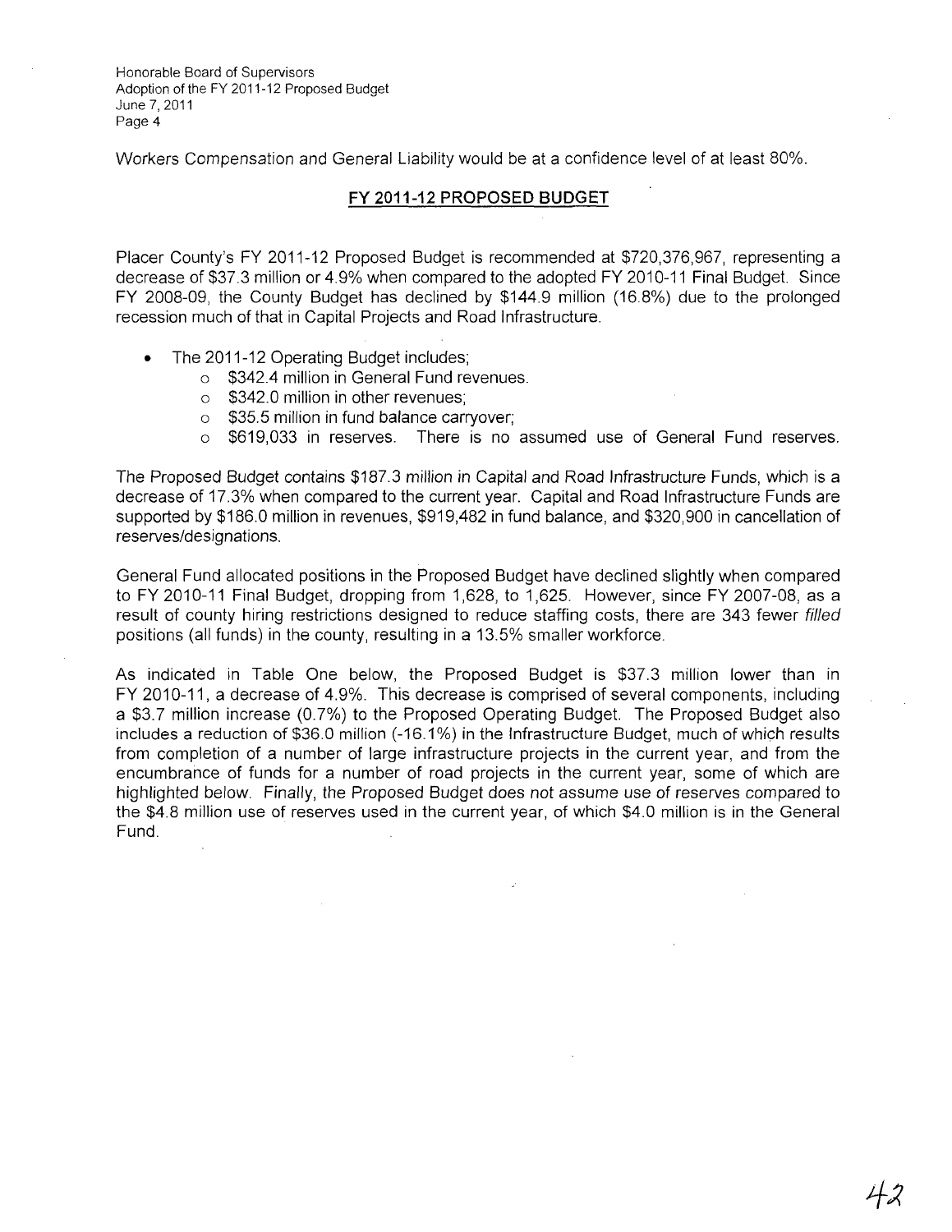|                                       | 市地                           | Profosco          |                      |           |
|---------------------------------------|------------------------------|-------------------|----------------------|-----------|
| <b>Enancing Uses &amp;</b>            | $\mathbb{R}$ of $\mathbb{R}$ | <b>Ending</b>     |                      |           |
| <b>Provision for Reserves</b>         | <b>EVEDIOSION</b>            | EX2011-12-        | Cheure <sup>®</sup>  | Grante    |
| <b>Operating Budget</b>               |                              |                   |                      |           |
| General Fund (100)                    | \$<br>368,433,997            | \$<br>369,895,386 | \$<br>1,461,389      | 0.4%      |
| Housing Authority Fund (103)          | 2,176,434                    | 2,602,521         | 426,087              | 19.6%     |
| Community Revitalization Fund (104)   | 4,821,339                    | 3,868,236         | (953, 103)           | $-19.8%$  |
| Special Aviation Fund (107)           | 172,500                      | 32,500            | (140,000)            | $-81.2%$  |
| Public Safety Fund (110)              | 125,649,046                  | 129,171,360       | 3,522,314            | 2.8%      |
| DMV Special Collections Fund (111)    | 1,395,784                    | 1,598,153         | 202,369              | 12.7%     |
| Gold County Tourism & Promotion (115) | 182,458                      | 181,250           | (1,208)              | $-0.7%$   |
| Fish & Game Fund (130)                | 11,862                       | 11.862            |                      | $0.0\%$   |
| Tahoe Tourism & Promotion (145)       | 6,457,900                    | 5,626,362         | (831, 538)           | $-12.9%$  |
| Open Space Fund (150)                 | 580,000                      | 595.000           | 15,000               | 2.6%      |
| County Library Fund (160)             | 5,643,204                    | 5,960,468         | 317,264              | 5.6%      |
| Fire Control Fund (170)               | 9,401,779                    | 9,202,419         | (199, 360)           | $-2.1%$   |
| Debt Service Fund (190)               | 4,517,812                    | 4,358,569         | (159, 243)           | $-3.5%$   |
| <b>Subtotal Operating Funds</b>       | \$<br>529,444,115            | \$<br>533,104,086 | \$<br>3,659,971      | 0.7%      |
| Infrastructure Budget                 |                              |                   |                      |           |
| Capital Projects Fund (140)           | \$<br>122,203,396            | \$<br>81,306,881  | \$<br>(40,896,515)   | $-33.5%$  |
| Public Ways & Facilities Fund (120)   | 101,088,853                  | 105,966,000       | 4,877,147            | 4.8%      |
| Subtotal Infrastructure Funds         | \$<br>223,292,249            | \$<br>187,272,881 | (36,019,368)         | $-16.1%$  |
|                                       |                              |                   |                      |           |
| <b>Total Financing Uses:</b>          | \$<br>752,736,364            | \$<br>720,376,967 | \$<br>(32, 359, 397) | $-4.3%$   |
| Provision to reserves                 | \$<br>4,917,880              | \$                | \$<br>(4,917,880)    | $-100.0%$ |
| <b>Total Financing Requirements:</b>  | \$<br>757,654,244            | \$<br>720,376,967 | \$<br>(37, 277, 277) | $-4.9%$   |
|                                       |                              |                   |                      |           |

Table 1. Operating & Capital Budgets, Financing Requirements Comparison

#### **The General Fund**

The **General Fund** is the largest countywide fund. **It** underwrites most countywide operations either directly as the "net county  $\cos t^{2}$  of General Fund budgets, or indirectly through contributions to other funds. The General Fund supports the operations of most county funds through direct contributions, which may include required state "maintenance of effort" payments for certain programs. Included in the General Fund are appropriations for general government, finance, planning and building inspection, facility services and health and human services. The General Fund makes contributions to other funds for public safety services, fire protection services, capital construction, road maintenance and construction, open space acquisition and maintenance, library services, and debt service.

The FY 2011-12 General Fund budget is recommended at \$369.9 million, an increase of \$1.5 million or 0.4% from the FY 2010-11 Final Budget. The increase is a function of a technical accounting change to Realignment revenues for Health and Human Services. Realignment revenues fund mandated Health and Human Services programs and have historically been

<sup>&</sup>lt;sup>2</sup> Net county cost is the portion of an appropriation that is funded from general-purpose revenue or available fund balance; total appropriation costs less direct fees, grants or reimbursements.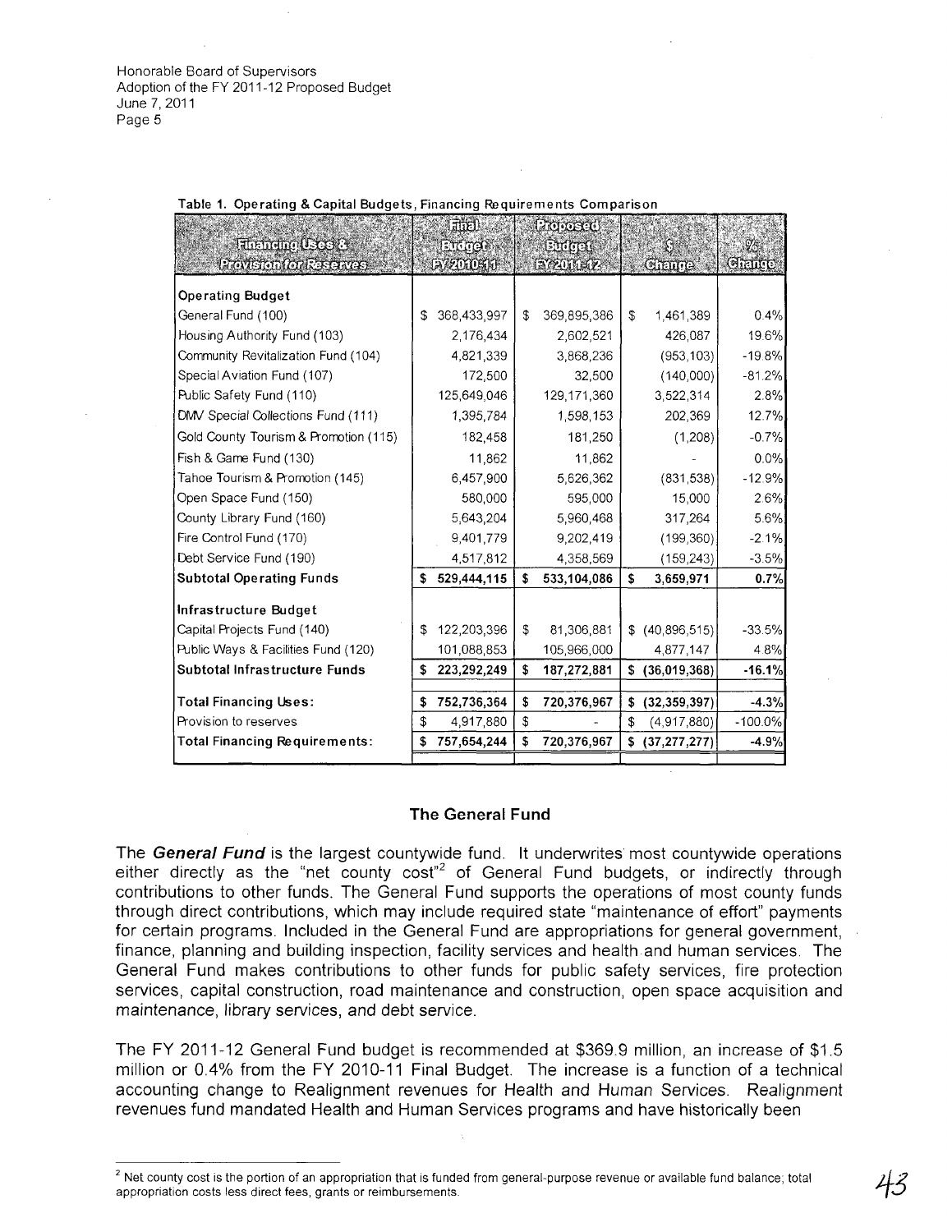budgeted and recorded as a contribution to the Health and Human Services Department to simplify monitoring of the revenue.

Beginning in FY 2011-12, the revenues will now also be transferred to the relevant Health and Human Services appropriations. Doing so will enhance the tracking of Realignment revenues and expenditures by program and improve staff presentations to program auditors. It will also result in a dual display of Realignment revenues and expenditures in the amount of \$16.6 million in the General Fund due to being recorded as a contribution to Health and Human Services and as a transfer into the specific Health and Human Services appropriations. The change will not result in any operational impact to programs, changes to expected revenues in the General Fund, or funding provided to the Health and Human Services Department.

Absent the technical accounting change to Realignment, the General Fund is \$353.3 million, a \$15.1 million or 4.1% decrease from the current year. The decrease from FY 2010-11 is a reflection of lower services and supplies (\$8 million), lower salaries and benefits (\$2.3 million), a decrease in the Capital Projects contribution (\$1 million), and other adjustments.

# **General Fund Contingency Funding**

The recommended General Fund contingency funding set-aside for unanticipated expenditures or revenue shortfalls is 1.4% of General Fund operating costs, or \$4.6 million for FY 2011-12. These funds may be used for operating costs and / or unanticipated revenue decreases, and for items that need to be carried forward and re-budgeted from the prior fiscal year.

### **Use of General Fund Reserves**

Maintenance of prudent reserves has been part of the County's fiscal planning process for many years. This policy has allowed Placer County to set aside resources for difficult budget years, and has provided a solid foundation for county revenues. These reserves have been used to mitigate impacts of the recession in each of the last three years. The FY 2011-12 Proposed Budget does not rely on the use of General Fund reserves. Use of reserves in prior fiscal years leaves the General Reserve and Designation for Economic Uncertainties at \$8.2 million.

#### **Revenue Estimates**

Budgeted General Fund revenues have increased when compared to last year's Final Budget, up \$9.5 million from \$332.9 million to \$342.4 million. However, absent the technical accounting change to Realignment revenues (\$166 million), General Fund revenues are projected to decrease by \$7.1 million from the current year. Much of the decrease is a reflection of the continued decline in Property Tax revenue which is projected to drop by \$4.8 million or 5% in FY 2011-12. This amounts to a cumulative decrease of \$14.4 million (14.9%) in Property Tax revenue since FY 2007-08.

Fund balance from FY 2010-11 is anticipated due to current year expenditure savings and revenue received in excess of the amount budgeted. In Placer County, fund balance is carefully estimated and is an important part of planned, budgeted resources. General Fund balance carryover from FY 2010-11 is anticipated at \$27.5 million or 7.4% of total financing sources, which is consistent with the level used in previous budgets.

# **Other Operating Funds**

In addition to the General Fund, the County manages 12 other governmental operating funds and two capital road/infrastructure funds as described below.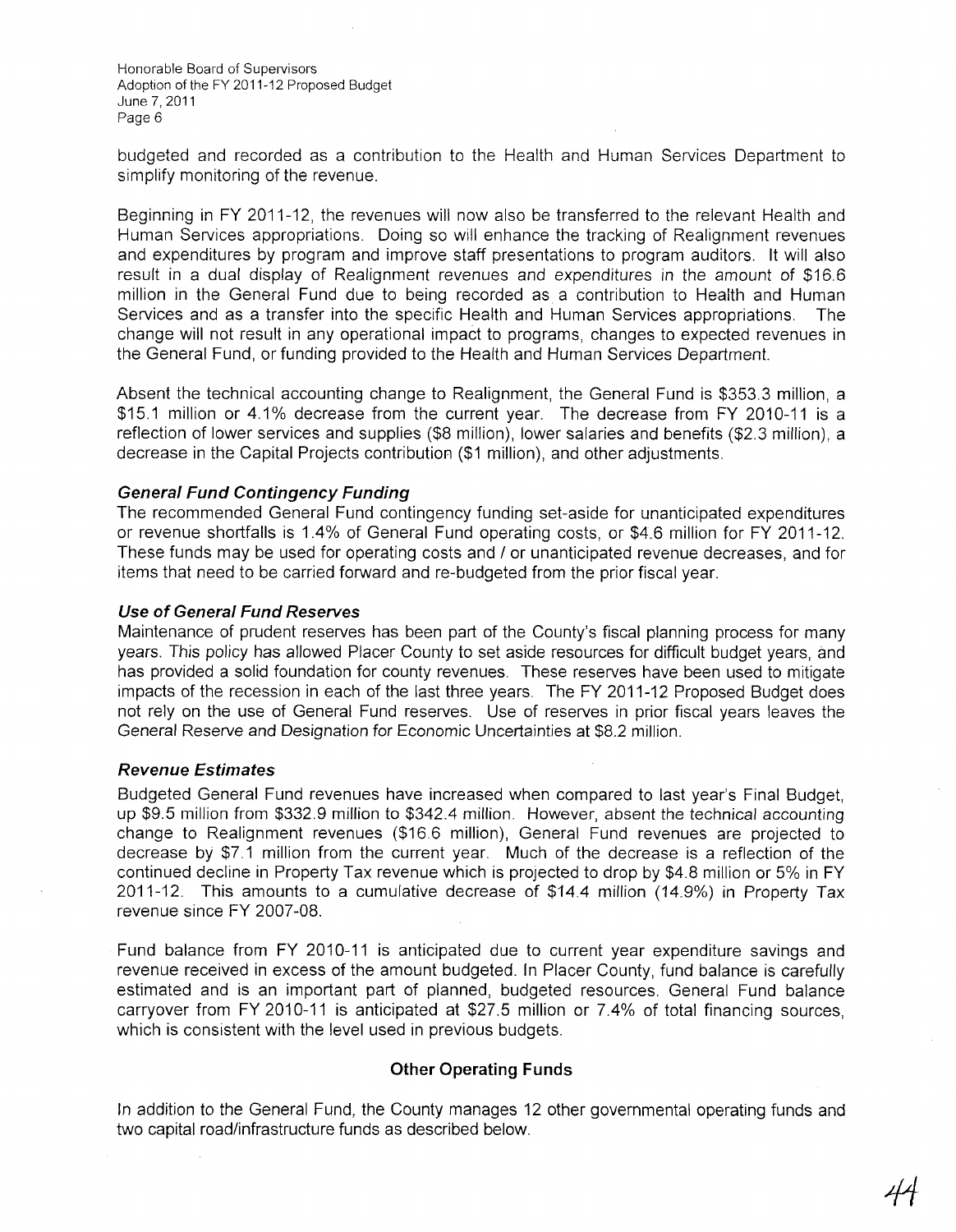The **Public Safety Fund** is made up of four departments: Sheriff, District Attorney, Probation and the County Executive Office. The FY 2011-12 Public Safety Fund budget is recommended at \$129.2 million, an increase of \$3.5 million or 2.8% over the prior year final budget. This increase in due primarily to required Measure F salary adjustments and associated increases in other benefit

costs. The recommended budget is \$5.2 million less than departmental budget requests, but this level of funding maintains critical services and is in balance with revenue estimates.

Revenue estimates for public safety are \$123.7 million, which is \$1.7 million or 1.4% higher than the FY 2010-11 Final Budget. Included in this amount is an estimated \$29.8 million in public safety sales tax (Proposition 172 funding). This increase of \$4.04 million or 15.7% above FY 2010-11 reflects a higher trend in receipts, and will be reevaluated in the FY 2011-12 Final Budget. The General Fund contribution to the Public Safety Fund decreases from \$77.2 million to \$75.9 million. Included within this contribution is \$7.8 million to offset State Controller's Cost Allocation Plan costs. The Public Safety Fund is balanced with \$5.5 million in estimated public safety fund balance carryover.

# **Capital and Road Infrastructure Budgets**

The **Public Ways and Facilities Fund,** commonly referred to as the Road Fund, provides engineering services in the area of design, construction and contract administration for both the County and private land development projects. The fund also maintains, protects and improves approximately 1,000 miles of roads, and accounts for road and road-related storm maintenance, including snow removal and road engineering and construction. The net budget of \$105.9 million represents an increase of \$4.9 million (4.8%) as compared to the current year. This difference is due in large part to the Foresthill Bridge painting and seismic retrofit project. The Public Ways and Facilities Fund is balanced with \$320,900 in reserves.

The Capital Project Fund provides resources for the construction and remodeling of county buildings. Project priority is determined by whether a project is identified in the Capital Improvements Master Plan, mitigates health and safety needs, improves departmental operations, or preserves and extends the life of an existing county facility. A continuing issue that confronts the County has been the critical need to plan for and replace the County's aging facilities. To bridge the gap between funding needs and funds on hand, the County's long range financing plan assumes a combination of accumulated reserves, current funding from within county budget resources, prudent debt obligation, growth fees and other revenue. To assist this effort, in May 2002 the Board of Supervisors approved the securitization of tobacco settlement revenue to support funding for infrastructure. Pursuant to the bond issuance, 100% of the funding was dedicated to Placer County's capital projects.

The FY 2011-12 **Capital Projects Fund** budget is recommended at \$81.3 million, a decrease of \$40.9 million from the current year budget. Recommended project costs are \$80.4 million, compared to the \$121.3 million in FY 2010-11. The decrease in project construction costs reflects the final year of funding for the South Placer Adult Detention Facility, as well as the completion of other large projects such as the Rocklin Library.

Among the projects included in the recommended budget are the South Placer Adult Detention Facility (\$14.4 million), Applegate Sewer Improvements (\$6.3 million) and Dry Creek Park (\$2.1 million). The General Fund contribution to capital projects is \$3.5 million, or \$1.0 million lower than FY 2010-11. The Capital Projects Fund is balanced with \$80.4 million in revenue and project reimbursements and \$919,482 in estimated fund balance carryover.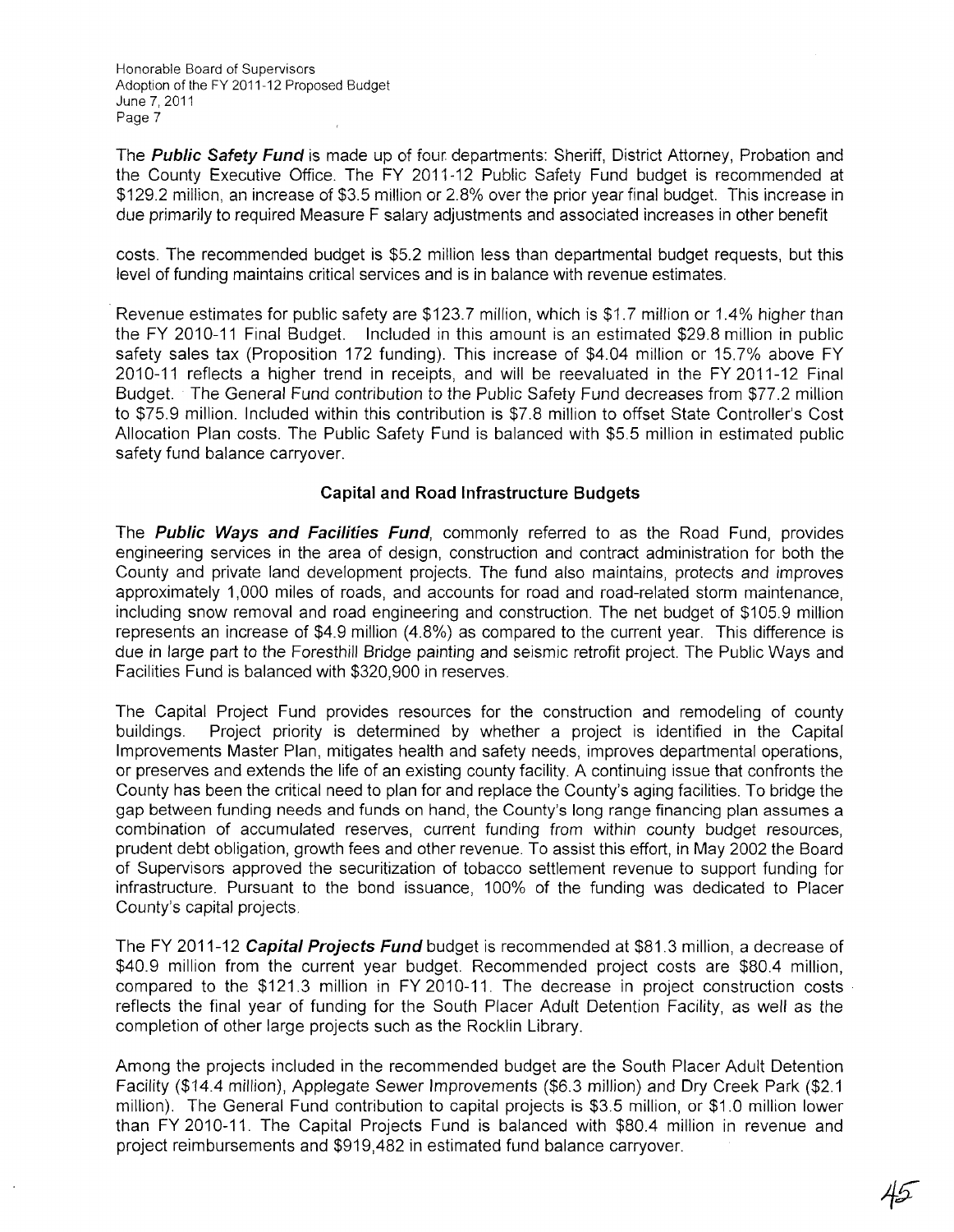# **OTHER COUNTY OPERATING FUNDS**

The Placer County Proposed Budget includes 13 operating and 2 capital and infrastructure funds, the largest of which have been summarized above. Other County operating funds include the Housing Authority Fund; the Community Revitalization Fund; the Special Aviation Fund; the DMV Special Collections Fund; the Gold Country Tourism and Promotion Fund; the Fish and Game

Fund; the Lake Tahoe Tourism and Promotion Fund; the Open Space Fund; the Library Fund; the Fire Protection Fund; and the Debt Service Fund. While none of these funds is as large as those previously discussed, each fund was established to keep its assets, liabilities, and revenue and expenditures separate, usually for legal or programmatic reasons.

Managed by the Health and Human Services Department, the **Housing Authority Fund** is used to account for the Section 8 housing program. Funding provides direct and contracted social service to low income and high-risk target populations (including program effectiveness evaluation), and to provide technical assistance to subcontractors. The recommended financing requirements are \$2.6 million, including \$1,495 from fund balance.

Managed by the Redevelopment Agency, the **Community Revitalization Fund** consists of expenditures made on behalf of several federal and local programs. These programs include the Community Development Block Grant (CDBG) General Allocation, the Economic Development Block Grant (EDBG), the HOME Investment Partnership Program, the CalHome Program, and the Neighborhood Stabilization Program (NSP). These programs primarily benefit low-income persons through housing and public improvements, housing rehabilitation, and reduction of blighted conditions. The Proposed Budget includes only those projects with approved grant revenue or other in-hand sources. Federal aid is projected to decrease by \$804,198, and State by \$324,891.

The **Special Aviation Fund** supports the Blue Canyon Airport via federal funding by providing for capital improvements, equipment maintenance and administrative support. The Public Works Department manages this fund and the recommended financing requirements are \$32,500, funded by a State grant (\$30,000) and fund balance (\$2,500).

The **DMV Special Collections Fund** supports the Fingerprint Identification and Auto Theft Task Force activities within the Sheriff's Department. Revenues are generated through the collection of Department Of Motor Vehicles (DMV) Licensing Fees assessed for vehicles registered in Placer County. Recommended financing requirements of \$1 ,598,153 are supported by revenue (\$712,849) and by carryover fund balance (\$885,304).

The **Gold Country Tourism and Promotion Fund** receives hotel-motel or transient occupancy taxes (TOT) in the unincorporated areas of the County that are west of the summit. Western slope promotional activities that encourage tourism are funded from TOT taxes. Recommended financing requirements are \$181,250. The budget is balanced with \$175,650 in estimated revenue, and \$5,600 in carryover fund balance.

The **Fish and Game Fund** is used to support wildlife and fish propagation and conservation efforts. The fund receives fine revenue from fish and game violations in the County. Although the contribution from the General Fund was suspended in FY 2009-10, the Proposed Budget once again maintains a constant expenditure level, balancing the \$11,862 in financing requirements with \$1,200 from revenue and \$10,662 in Fish and Game reserve funds.

The **Lake Tahoe Tourism and Promotion Fund,** previously referred to as the North Lake Tahoe – TOT Fund, receives 60% of the hotel-motel or transient occupancy taxes (TOT) in the  $\frac{1}{46}$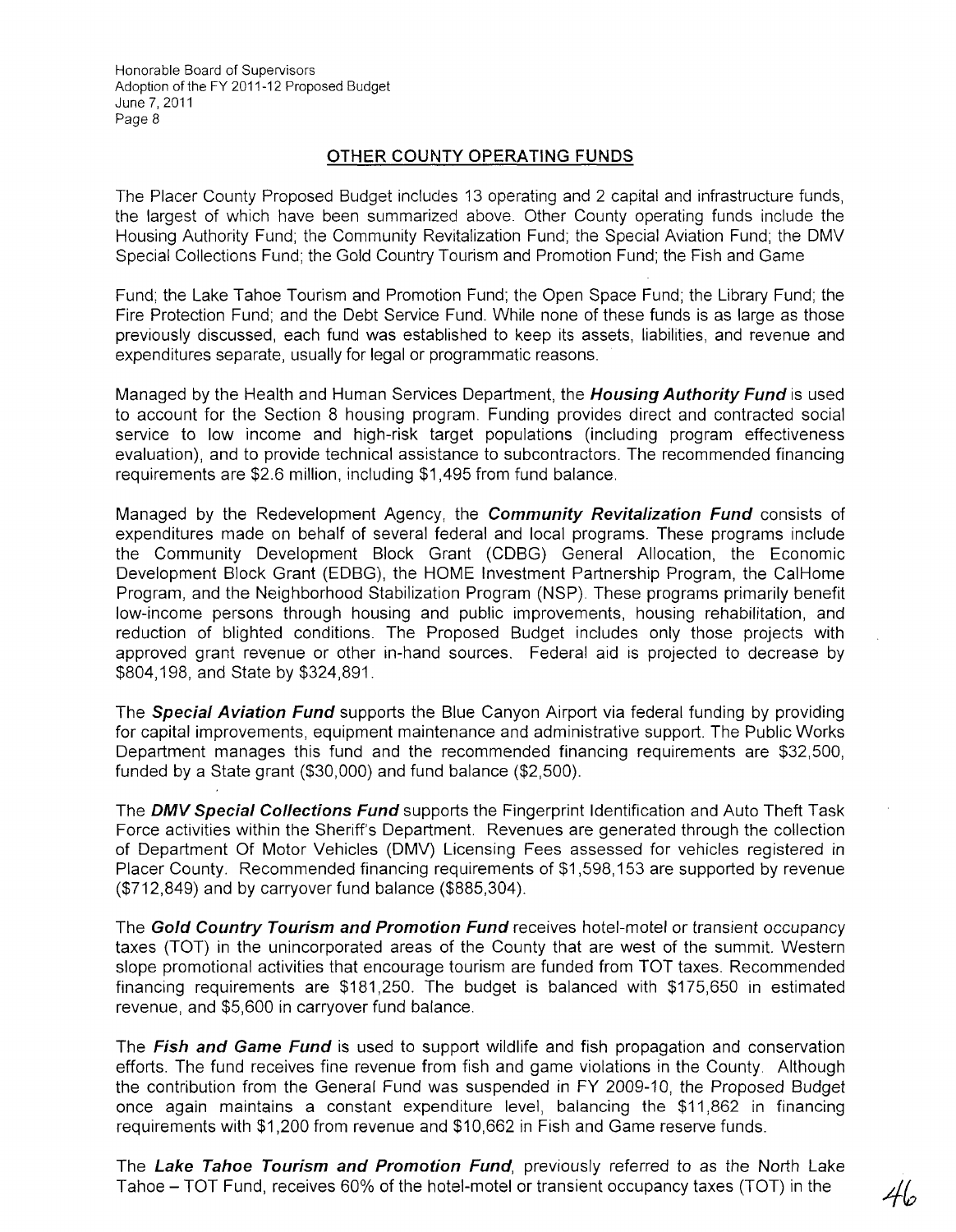unincorporated areas of the County that are east of the summit. Tahoe area promotional activities that encourage tourism are funded from the TOT taxes under a contract with the North Lake Tahoe Resort Association. In 1995 the Board of Supervisors approved the formation of the North Lake Tahoe Resort Association and appointed a Board of Directors, comprised of representatives from various North Lake Tahoe tourism related industries to recommend and oversee funding for the Tahoe community. Resort Association activities include marketing and promotions, visitor services, public improvements and infrastructure projects. Recommended

required financing of \$5.6 million is supported by estimated revenue (\$5.5 million) and carryover fund balance (\$91,362).

The **Open Space Fund** is used to account for contributions and the acquisition of open space in the County under the Placer Legacy program. The Placer Legacy program conserves the County's diversity of landscapes and natural resources. **It** supports the County's economic viability, provides enhancement of property values and furthers the natural resource goals of the Placer County General Plan. Recommended funding requirements of \$595,000 are supported by developer fees, a United Auburn Indian Community contribution, and other revenue. The fund is balanced using \$140,000 from open space reserves.

The **Library Fund** provides public library services that support the educational, recreational and cultural endeavors of citizens within the community. The County Library System serves all of Placer County except for the cities of Roseville and Lincoln, which have their own library systems. The most significant, immediate challenge facing the Library is continuing to provide quality services to a growing population with limited revenue growth. Several years ago the Library completed its Library Service Plan 2002-10 to assist in qualifying for state funding and to assist staff in determining future service and branch expansion needs. Recommended financing requirements of \$6.0 million have been offset by \$5.5 million of revenue and \$497,014 in carryover fund balance. The Library receives an indirect General Fund contribution through the provision of grounds maintenance services. The General Fund also provides direct contributions for salary and benefit support of the Director of Library Services (\$191,531) and for County A-87 administrative charges (\$1,105,283).

The **Fire Protection Fund** provides fire protection services through a contract with the California Department of Forestry and Fire Protection and provides a hazardous material response (HAZMAT) capability. Recommended financing requirements of \$9.2 million are supported by \$9.1 million in estimated revenue, \$47,471 from reserves, and \$49,019 in carryover fund balance. In FY 2011-12 the fund will continue to receive a contribution for fire services from the General Fund of just over \$1 million. The fund provides the contract support for the Dry Creek Fire County Service Area (CSA), the Auburn / Ophir CSA, and the Sunset West CSA fire protection services, which will reimburse the fund \$6.2 million for those services. Other financing sources include property tax, public safety sales tax and other miscellaneous revenue.

The **Debt Service Fund** accounts for principal, interest and fees on county debt service issued for certificates of participation (COP). The County's current COP's finance the new juvenile hall, the Finance and Administration Center at DeWitt, and the Bill Santucci Justice Center. The General Fund contributes the net cost of the County's annual debt service to this fund, less reimbursements paid by other funds and revenue received. Of the \$4.4 million in recommended financing requirements, \$4.3 million are funded by revenues, and \$100,000 is funded by cancellation of reserves.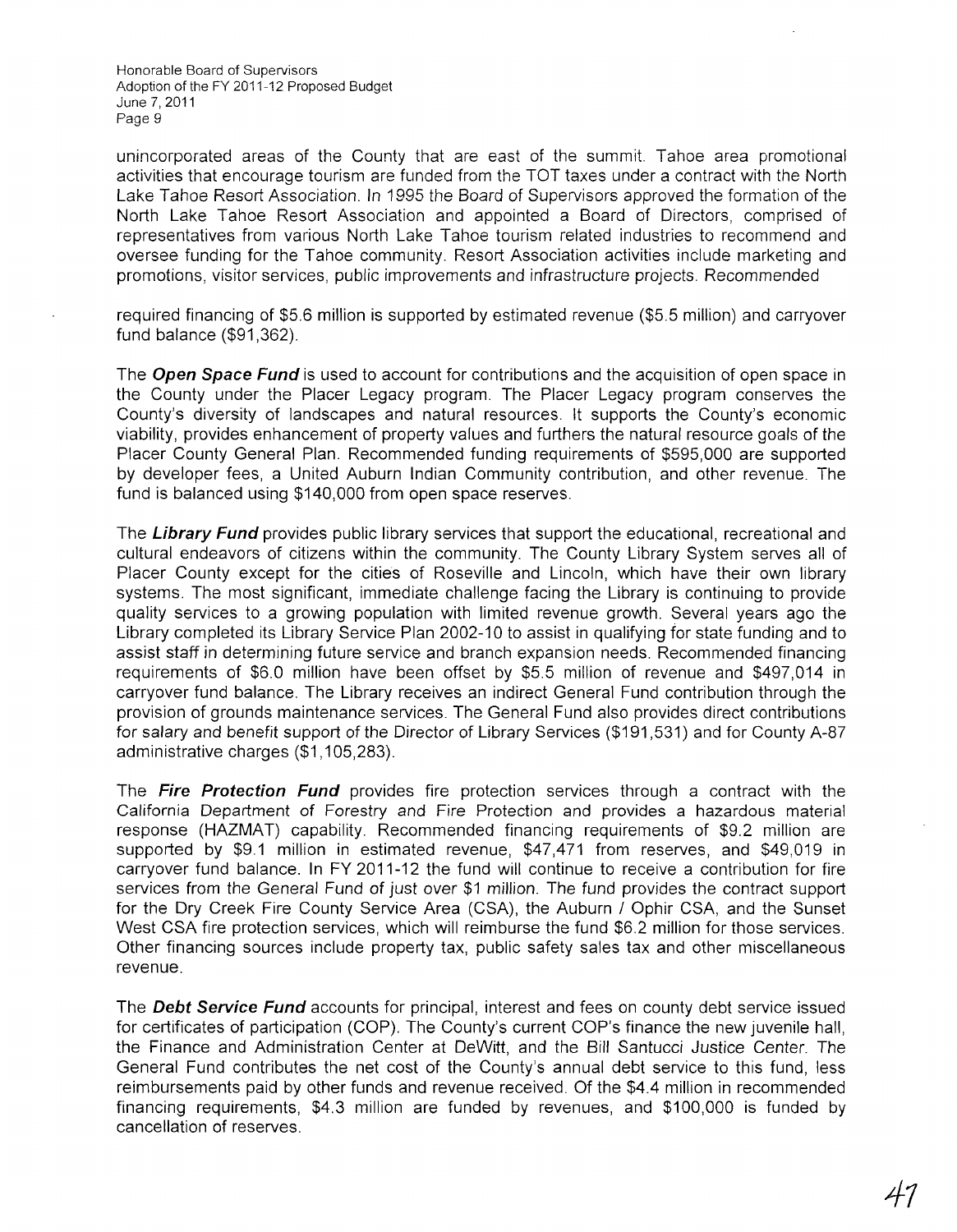# **INTERNAL SERVICE FUNDS**

Placer County operates 12 internal service funds that are used to provide services primarily to other County departments. County departments are charged for services they receive. Internal service funds adjust rates as necessary to recover their costs. These funds are not intended to make a cumulative profit, nor should they indefinitely sustain operating losses. The internal service funds range in size of financing requirements from \$10.6 million to \$300,000. Total cancellation of reserves for internal services funds in the Proposed Budget is \$5.9 million consistent with the fouryear plan to utilize reserves to smooth charges. Recommended additions to internal service fund reserves in the Proposed Budget total \$452,436. Placer County internal services funds are:

Telecommunication Services, Countywide Systems, Countywide Radio Project, Fleet, Correctional Food Services, Central Services, Special District Services, State Unemployment, General Liability Insurance, Workers Compensation Insurance, Dental and Vision Insurance and Retiree Sick Leave Benefit. Since internal service funds charge fees to County departments for services received, including these budgets with the County Proposed Budget for operating funds would result in duplication of budgetary figures. As a result, these funds are considered separately from the operating budget, and are not included in the State Controller's Schedules.

# **ENTERPRISE FUNDS**

Placer County will operate and manage six enterprise funds in FY 2011-12: Transit, TART, Eastern Regional Landfill, Solid Waste Management, Property Management, and the Placer mPower Fund. Enterprise funds typically provide utility, property management, and health services to the public and charge for the services provided. Enterprise funds are not required to recover full costs, but should remain solvent. Placer County enterprise funds range in size of financing requirements from \$7.0 million to \$600,000. The total amount of recommended financing uses and reserve additions for the enterprise funds for FY 2011-12 is \$16.9 million.

# **FY 2011-12 PROPOSED BUDGET FOR SPECIAL DISTRICTS**

The proposed Budget for Special Districts consists of a summary schedule, detail of provisions for reserves and designations, and revenue and expenditure line-item. detail schedules for approximately 191 Districts and CSA zones. The Proposed Budgets for Special Districts governed by your Board are in a separate volume from the Placer County Proposed Budget due to the size of the book. The Special District's proposed expenditure budgets and additions to reserves have been balanced through a combination of estimated revenues, fund balance carryover, and cancellation of reserves for each fund. In most cases, final budget adjustments will be required to reflect year-end fund balance carryover, revenue estimate adjustments, and occasionally for re-budgeted costs or changes in expenditure categories. .

# **FISCAL IMPACT**

The total recommended Proposed Budget for County expenditures is in balance, based on FY 2011-12 revenue projections as well as estimated fund balance. The County Charter and the County Budget Act (Government Code Sec. 29000) directs the County Executive Officer to prepare and submit an annual Proposed Budget to your Board for approval. The Proposed Budget becomes Placer County's interim spending plan until your Board conducts public hearings and adopts the Final Budget by October 2, 2011.

To be Distributed to Board Members: Placer County FY 2011-12 Proposed Budget Placer County FY 2011-12 Proposed Budget for Special Districts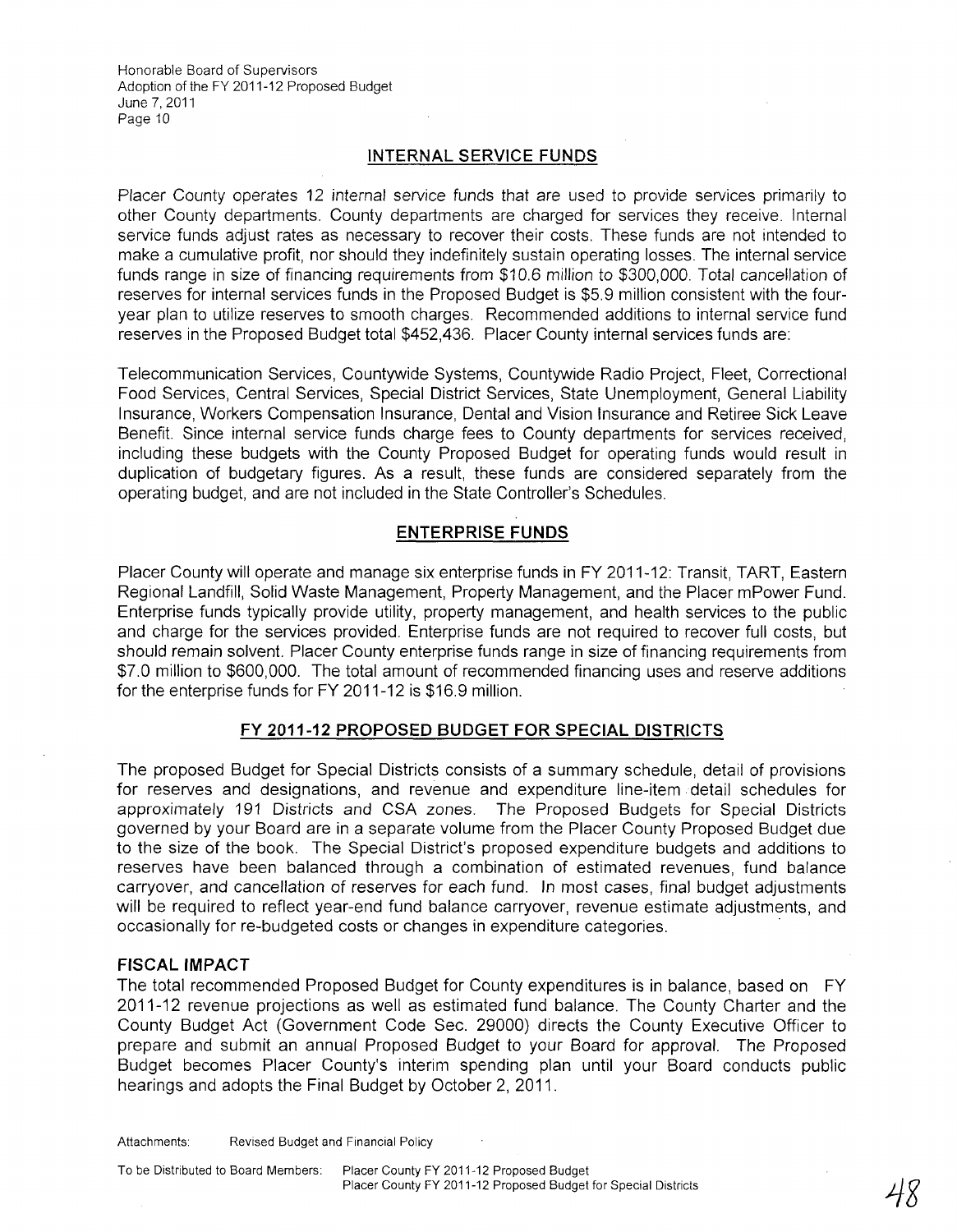# **Before the Board of Supervisors County of Placer, State of California**

In the matter of:

Resol. No: \_\_\_\_\_\_ \_

A resolution adopting amended Placer County Budget and Financial Policy.

The following Resolution was duly passed by the Board of Supervisors of the County of Placer

at a regular meeting held on June 7, 2011 by the following vote on roll call:

Ayes:

Noes:

Absent:

Signed and approved by me after its passage.

Chairman, Board of Supervisors

Attest: Clerk of said Board

**WHEREAS,** to promote financial stability and long-term planning, in 2003 the Board adopted the Placer County Budget and Finance Policy, Resolution No. 2003-12; and

**WHEREAS,** the Government Accounting Standards Board (GASB) has issued new standards for reporting fund balance in Statement No. 54, which requires amendment of the Budget and Financial Policy to conform to these new reporting standards;

**NOW, THEREFORE, BE IT RESOLVED,** by the Placer County Board of Supervisors that the Placer County Budget and Financial Policy are adopted as shown in the exhibit attached hereto.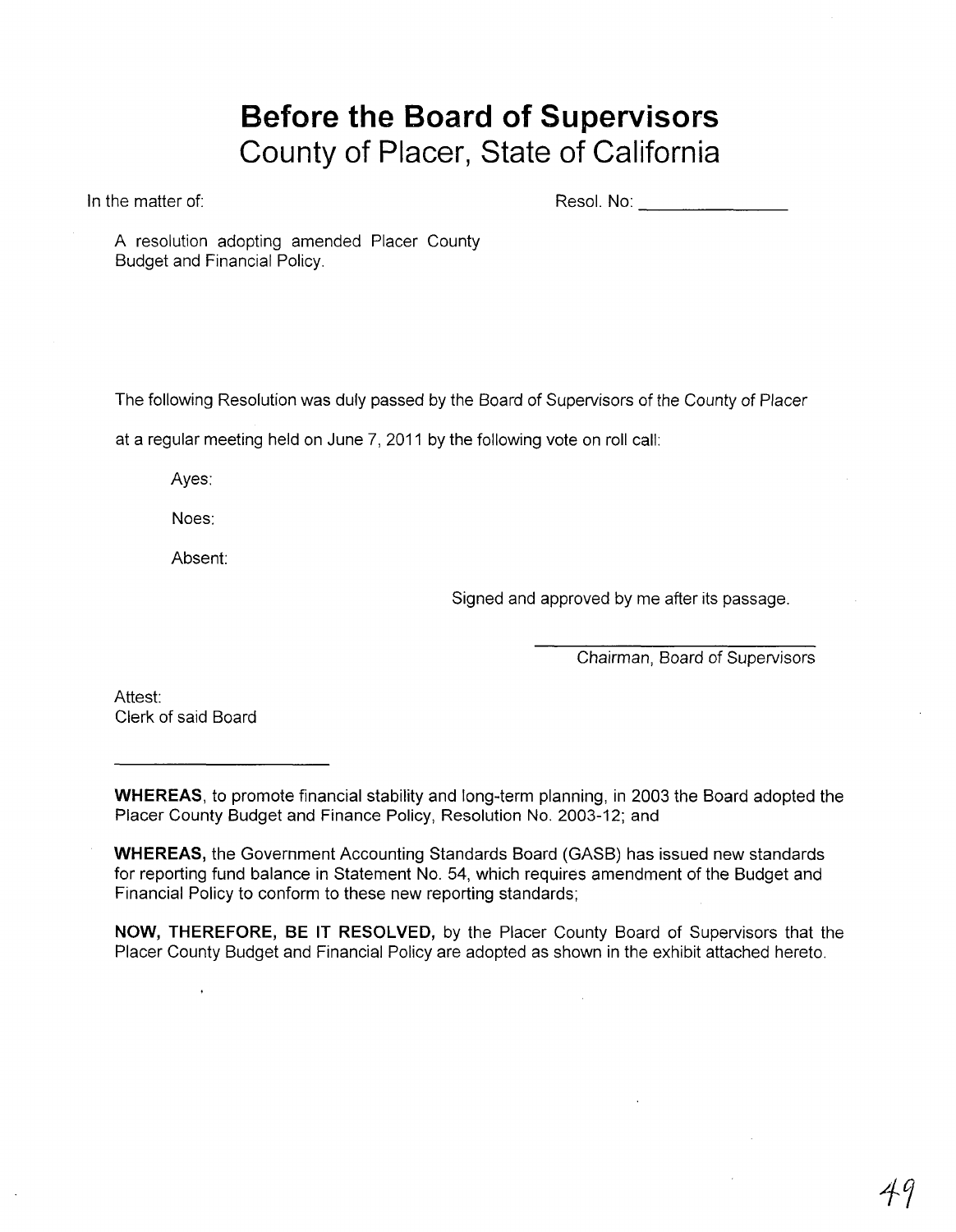

# **PLACER COUNTY BUDGET & FINANCIAL POLICY**

# 1.0 PURPOSE:

To promote financial stability and long-term planning; to direct the County Executive Office in the development and management of the County Budget; and to provide a context to guide Board decisions during the budget process and throughout the fiscal year.

')

# 2.0 POLICIES:

# 2.1 General

2.1.1 The County Executive Office shall prepare and submit no later than June 30 of each year a Proposed Budget for consideration and adoption by the Placer County Board of Supervisors. A Final Budget will be submitted for consideration and adoption by September  $30<sup>th</sup>$  of each year.

2.1.1.1 The Budget will incorporate direction and input from the Board of Supervisors and County departments as to County operating and capital needs and priorities.

2.1.1.2 The Budget will include the financial status of the County and its key funds, including financial condition and trends, budgetary impacts, and liabilities and issues that may impact future County resources.

2.1.1.3 The Budget will identify expected sources of revenue and other resources, and recommended program and capital expenditure and reserve uses for the next fiscal year.

2.1.1.4 The Budget will include performance information for County programs. Program performance measures will be developed and used for long term planning and decision-making, including future resource allocation and in consideration of new or increased funding requests.

2.1.2 The County Executive Office shall provide periodic reviews of revenue and expenditures, identify significant variances from budget, and recommend actions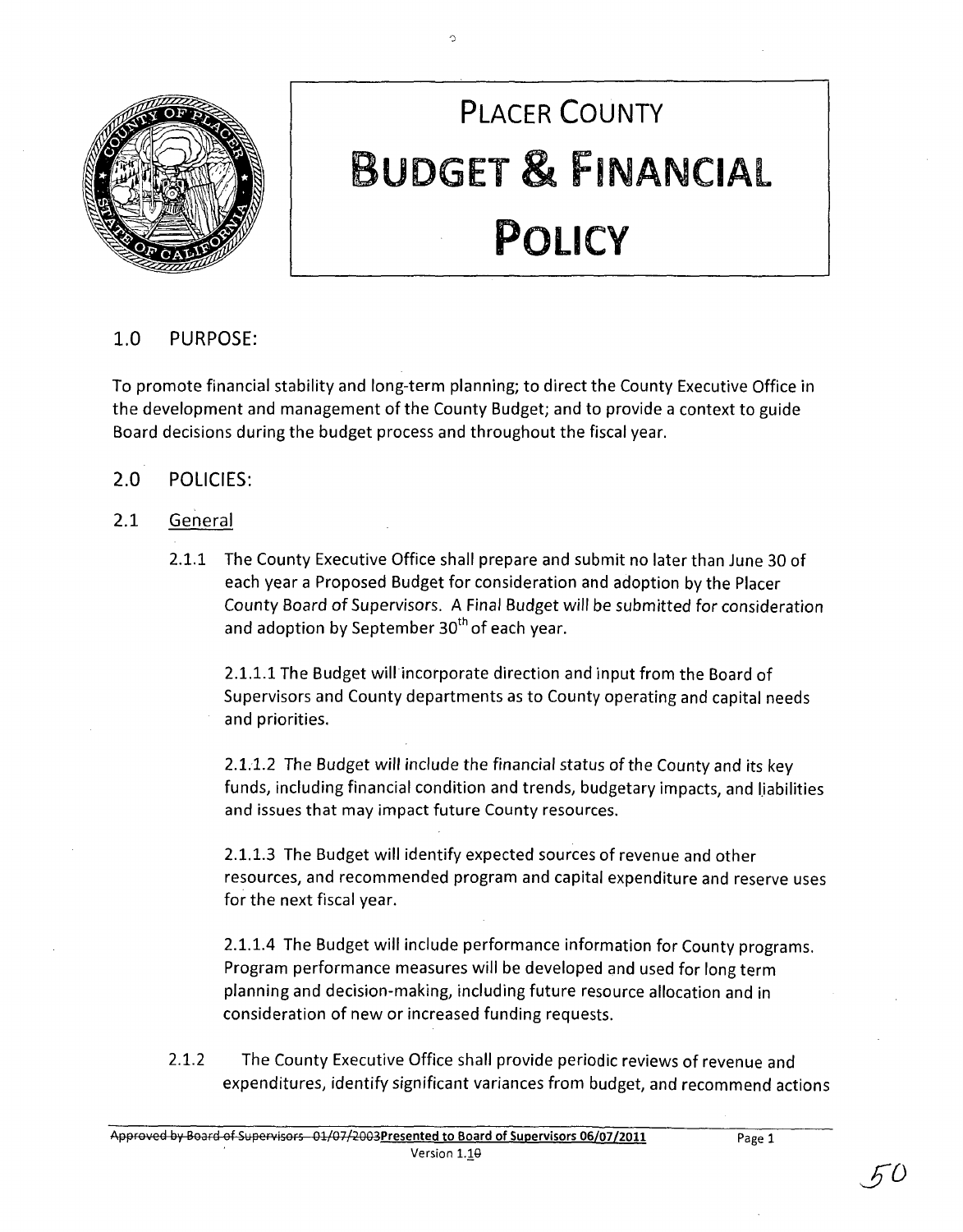to address shortfalls or unanticipated increases.

2.1.3 The County Executive Office shall prepare and/or supervise the preparation of fiscal projections, capital financing plans, costing methodologies, $^1$  and other studies as will provide for current and future County obligations.

# 2.2 Revenues

- 2.2.1 Ongoing costs will be funded with ongoing revenues to promote fiscal stability, predictability, sustainability, and long-range planning.
	- 2.2.1.1 New or increased, ongoing revenues will meet current obligations and reduce reliance on one-time funding and fund balance carryover.
	- 2.2.1.2 New programs will identify an ongoing funding source(s) not already obligated for current County operations or for the future costs of current operations.
- 2.2.2 Budget realistic and probable revenue estimates.
	- 2.2.2.1 Budgeted revenue will not be based on high levels of anticipated growth or be contingent upon the passage of legislation or future actions by the Board of Supervisors.
	- 2.2.2.2 Revenues that are volatile and/or sensitive to changes in the economy should be conservatively estimated.
	- 2.2.2.3 State revenues in the Proposed Budget will be budgeted considering **in accordance with** the Governor's January Proposed Budget for the upcoming fiscal year.
- 2.2.3 Imposing or adjusting fees or other charges will be periodically evaluated for any service provided by the County where full cost recovery—including department and County administration-is not currently achieved. Budget estimates will not include fee increases unless the Board of Supervisors has approved the increase.
- 2.2.4 County administrative (A-87) costs will be charged to non-General Fund and subvented General Fund appropriations in accordance with the annual Countywide Cost Allocation Plan.
	- 2.2.4.1 Funds or budgets that lack sufficient appropriations or reserves to pay A-87 charges, as identified by the Cost Allocation Plan, will prepare and

Approved by Board of Supervisors - 01/07/2003 Presented to Board of Supervisors 06/07/2011 Version *1.10* 

<sup>1</sup> The Auditor-Controller prepares the annual countywide cost allocation (A-87) plan.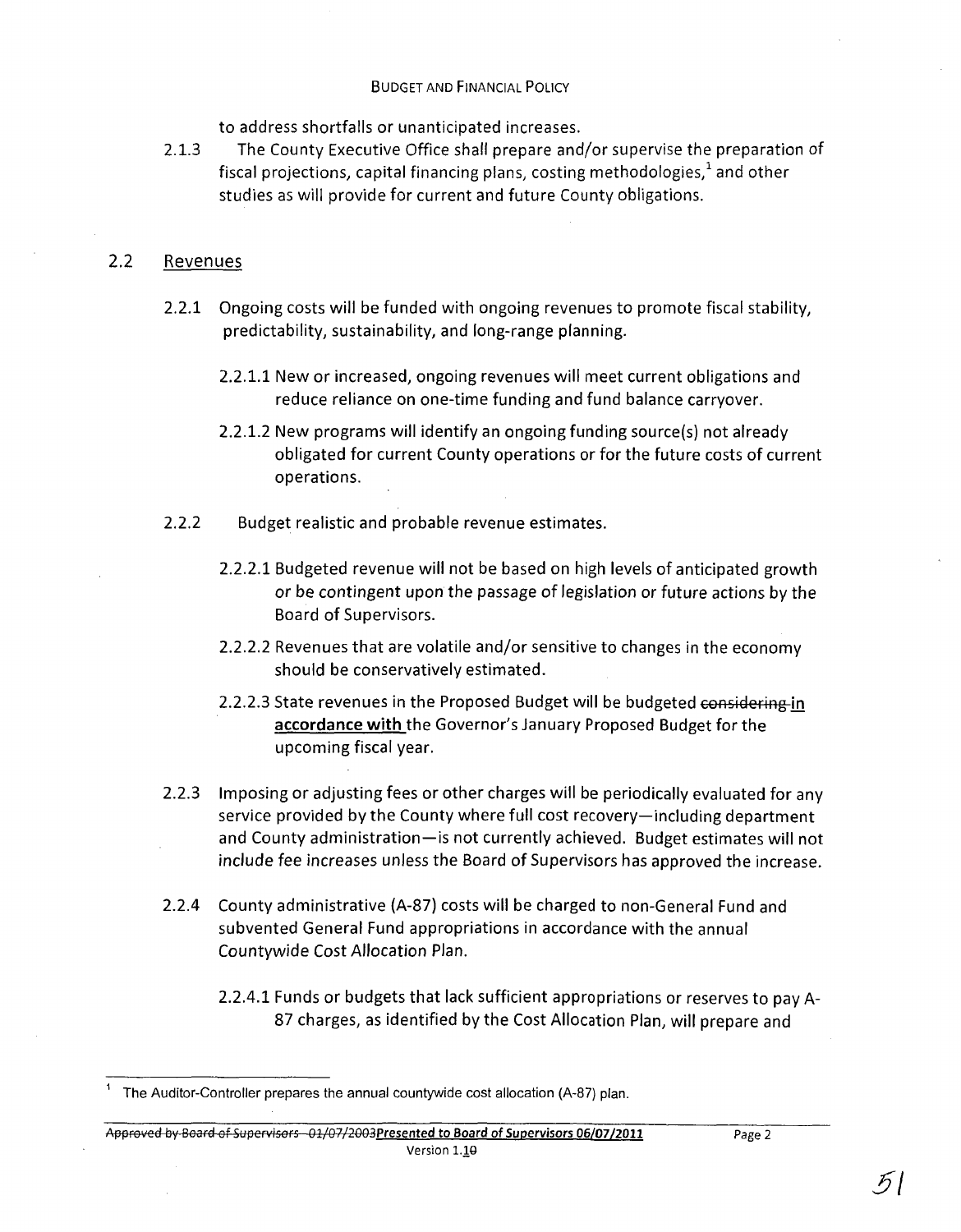# BUDGET AND FINANCIAL POLICY

submit to the County Executive Office a written plan to ensure future payment.

- 2.2.4.2 Departments will include estimated A-87 costs in their requested expenditure budgets.
- 2.2.4.3 A-87 reimbursements may be credited as general purpose General Fund revenues or applied to offset program costs as determined by the County Executive Office.
- 2.2.4.4 Some funds may be specifically excluded from paying part or all of the A-87 as determined by the County Executive Office.
- 2.2.5 The County Executive Office shall solicit and consider revenue estimates from the Auditor-Controller, and other County departments as appropriate, for major tax and general-purpose revenues and for estimated carryover fund balance in preparation of the Proposed Budget.
- 2.2.6 Prior to applying for and accepting Federal or State grants, departments must identify current and future fiscal implications of either accepting or rejecting the grant. Areas of note are matching fund obligations, non-supplanting requirements, required continuation of the program after grant funds are exhausted, and if the program is consistent with the County's long-term goals and objectives. Before discretionary program costs are increased, departments should include recovery of department and county administrative costs of at least ten percent of direct costs for state and federal grants.

# 2.3 Expenditures

- 2.3.1 Annual priority for General Fund funding will be given to capital improvements consistent with the County's Capital Facilities Financing Plan and Road Maintenance Master Plan.
- 2.3.2 Carryover fund balance will be used to fund one-time expenditures, reserves and contingencies and should not be used to finance ongoing operational costs.
- 2.3.3 New position requests will be considered through the budget process and not otherwise during the fiscal year unless urgent circumstances exist.
- 2.3.4 Partial or fully funded State and/or Federal programs, administered by the County will be implemented at the level of funding provided by the State or Federal government. County overmatches for departments with maintenance-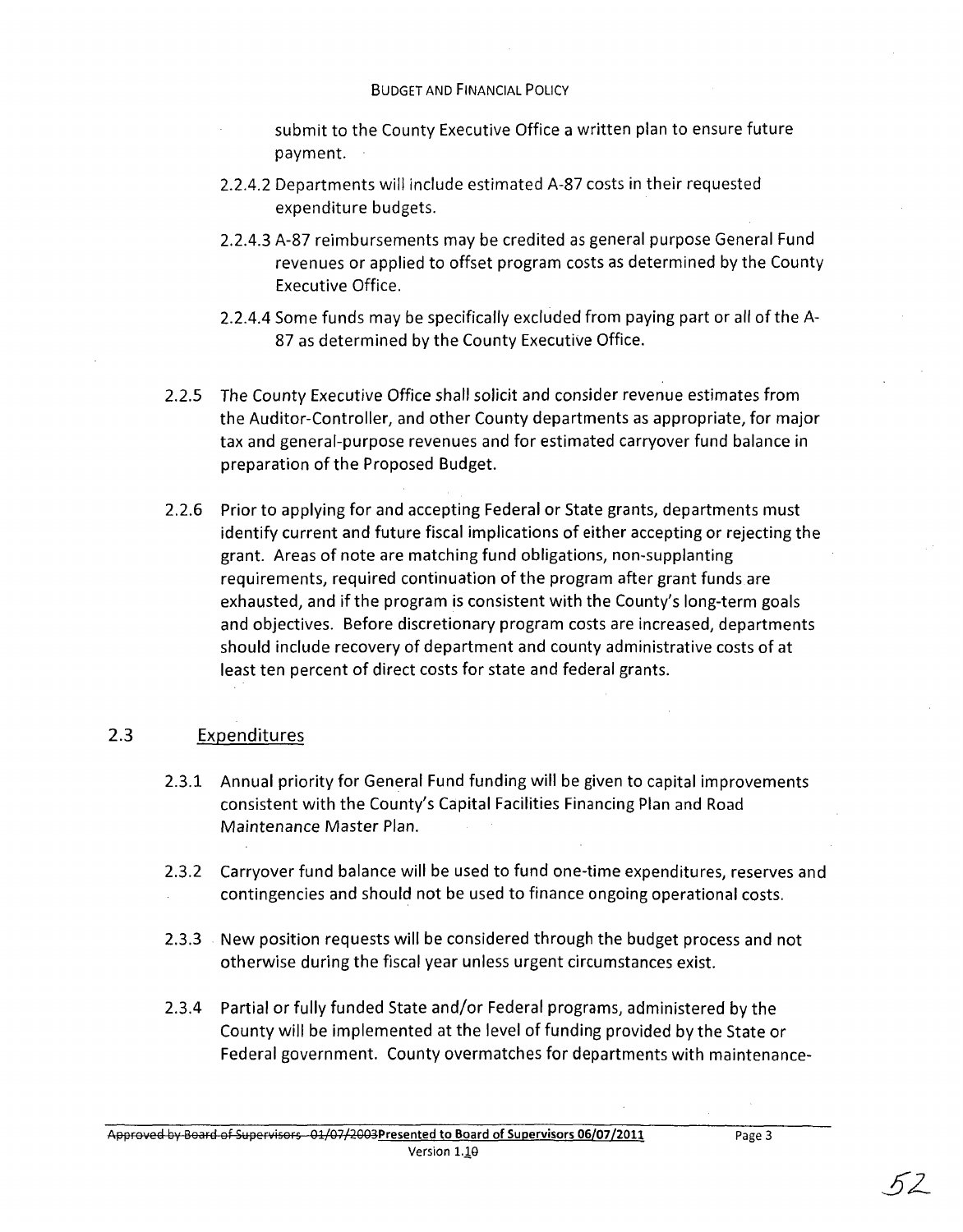#### BUDGET AND FINANCIAL POLICY

of-effort requirements will not increase, and funding levels may be reduced or eliminated.

- 2.3.5 All requests for new program funding should be accompanied with clear and concise statements of the program's mission, performance objectives and intended measurable outcomes.
- 2.3.6 Efficiency and economy in the delivery of County services are top priorities; departments are expected to make productivity improvements within their service delivery areas and reduce expenditures for discretionary programs and services.
	- 2.3.6.1 County departments are encouraged to consolidate programs and organizations and consider alternatives for service delivery to reduce costs and the need for increased staffing.
	- 2.3.6.2 In developing recommendations that may require operational reductions, departments should ensure that administrative and non'-service areas have been reduced to the maximum extent possible before reducing direct services.
- 2.3.7 Automation and technology proposals must measurably demonstrate how cost savings will be achieved and/or how services will be improved, along with identifying potential sources of funding.
- 2.3.8 The County Executive Office will annually review rate changes for county internal service funds. Internal services funds are expected to make productivity improvements within their service delivery areas, reduce expenditures for discretionary programs and services, make administrative and non-service area reductions to the extent feasible, consolidate programs and organizations, and consider alternatives for service delivery before cutting direct services or proposing increased rates.
- 2.3.9 The General Fund's Appropriation for Contingencies should be budgeted at not less than 1.5% of the operating budget. Appropriations for Contingencies should be budgeted in all other funds, at not less than  $\frac{1}{2}$  of 1% of operating expenditures. In no event will Appropriation for Contingencies exceed the amount prescribed by law.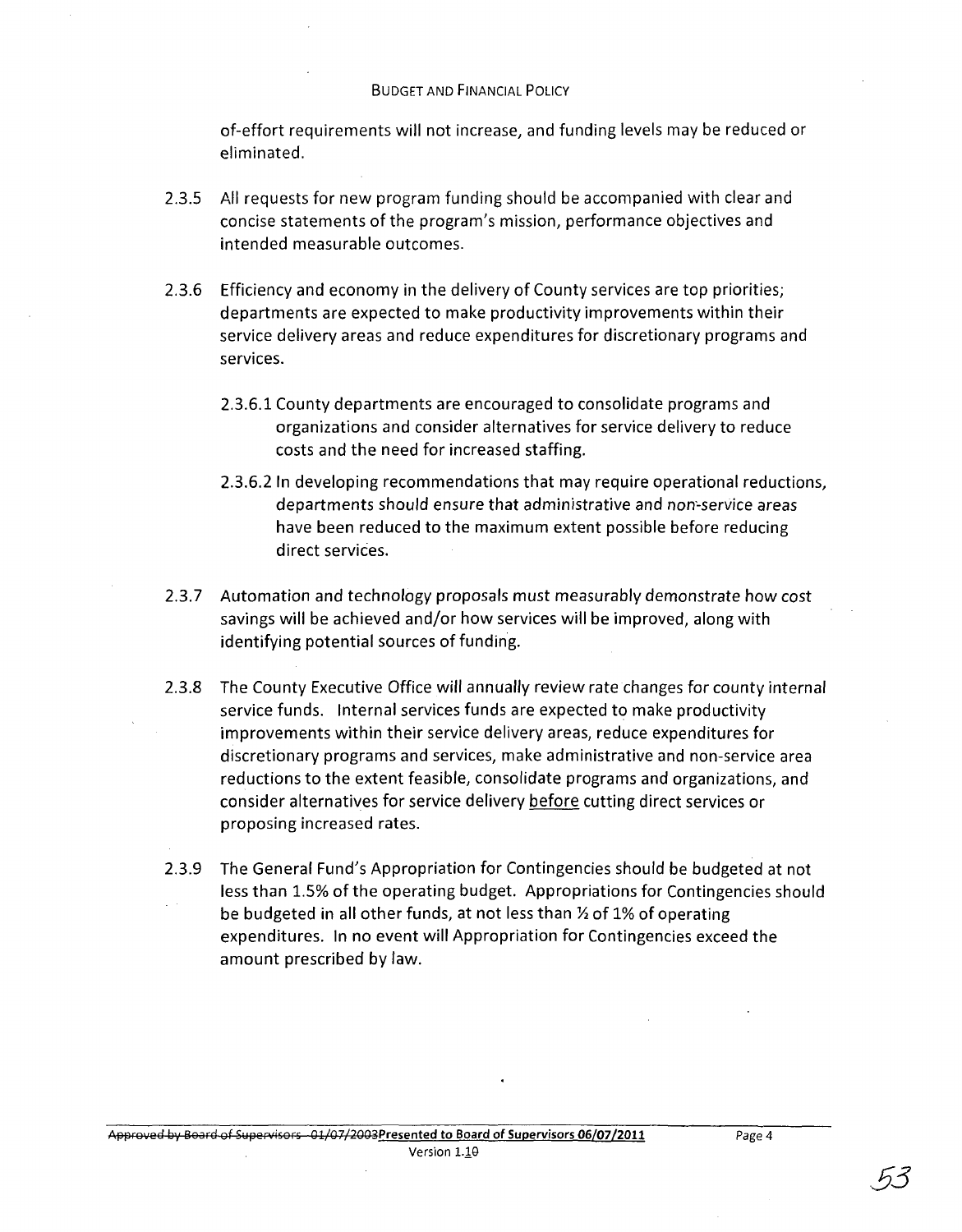# 2.4 Capital Budgets

- 2.4.1 Capital Budgets will expand to include a list of capital construction and road projects with brief descriptions; estimated to-date and total project costs; planned project costs for at least three future fiscal years for extended projects; length of time to project completion; and proposed funding sources including current funding available.
- 2.4.2 Capital projects which are not encumbered or completed during the fiscal year, or multi-year projects, will be re-budgeted or carried over to the next fiscal year. Increased project costs for rebudgeted projects must be clearly identified with Final Budget adoption.
- 2.4.3 Capital projects will not be budgeted unless there are reasonable expectations that resources will be available to pay for them and a financing plan has been developed.
	- 2.4.3.1 Where applicable, assessments, impact fees, user-based fees, and/or contributions should be used to fund capital projects. Projects benefiting other operating, internal services and enterprise funds shall be funded from those funds on a pro-rata basis.
	- 2.4.3.2 Where alternative sources of financing are not available or sufficient for full funding, and the project is deemed critical for the provision of services or to meet mandated services levels, debt financing may be used in accordance with the County Debt Policy<sup>2</sup>. Debt will not be used to finance on-going operational costs, including those incurred due to new facilities.
- 2.4.4 Project reimbursements to the County Capital Projects Fund shall not exceed actual expenditures, plus 25% of any encumbered contract balances.
	- 2.4.4.1 Facility Services may request advance funding for any project costing less than \$100,000 when the project has begun.
	- 2.4.4.2 An accounting of all costs shall be made by Facility Services to the requesting department following project completion.
- 2.4.5 Departments will prepare replacement schedules and develop and implement financing plans for major capital equipment.

Approved by Board of Supervisors - 01/07/2003Presented to Board of Supervisors 06/07/2011 Version 1.10

 $^2$  The Placer County Debt Policy is with the Finance Committee for review and will be submitted to the Board of Supervisors for consideration in 2003.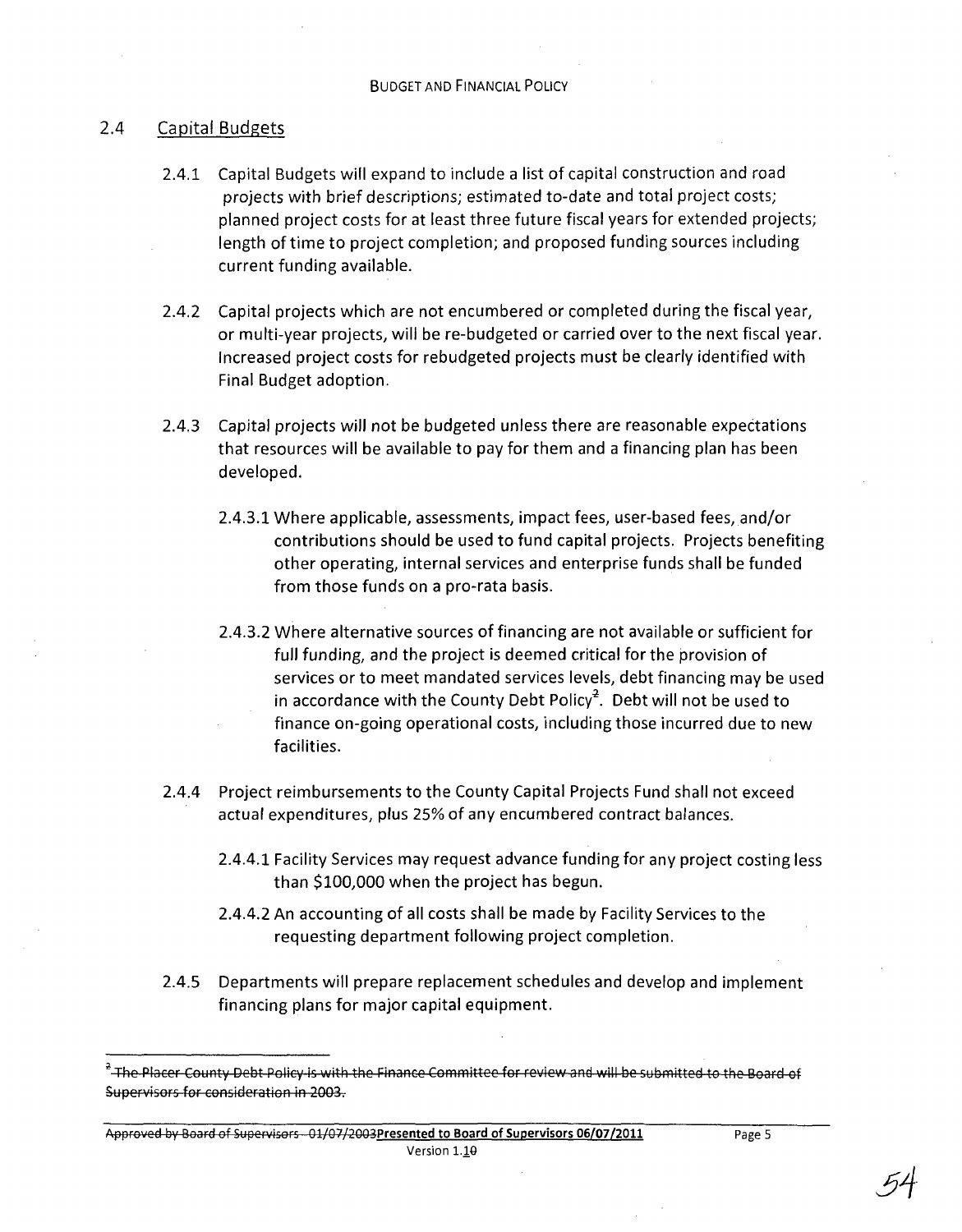# 2.5 Reserves & Appropriation for Contingencies Fund Balance Classification and Other Financial Policies

- 2.5.1 The General Fund's total Committed Fund Balance for General Reserve and Committed Fund Balance for Designation for Economic Uncertainties should be accumulated over time until a minimum of 5% of the annual operating budget reserve level is achieved (calculation is = appropriations less capital outlay, contributions to -reserves and operating& contingencies times 5% equals combined Committed Fund Balance for General Reserve and Committed Fund Balance for Economic Uncertainties).
- 2.5.2 The General Fund's ReserveCommitted Fund Balance for Future Occurrences (previously Designation for Future Occurrences) should be accumulated to a level that would provide for anticipated increases in medically indigent and public assistance caseloads during economic downturns (estimated increased General Fund costs of \$2+ million annually for three or four consecutive years). Reserve amounts may be adjusted periodically due to population, caseload, or funding changes.
- 2.5.3 The General Fund allocation to the Designation Committed Fund Balance for Fixed Capital Asset Replacement Depreciation (previously Designation for Fixed **Asset Depreciation)** will be equivalent to the County's **annual equipment** facility depreciation expense (estimated at \$1.1 million annually). Accumulated funds may be used in accordance with the long-term County Capital Financing Plan for facility replacement and construction.
- 2.5.4 Moderate increases to Non-General Fund Designations-Committed Fund Balance for Contingencies (previously Designation for Contingencies) should be accumulated over time until a minimum 5% reserve level is achieved. Additional reserves should be accumulated assigned for equipment replacement and other identified needs. Smaller funds, or funds with uncertain or expected delays in reimbursement, may need to accumulate a larger reserve percentage for cash flow reasons.
- **2.5.5** Reserves The Accrued Loss Contingency for self-insurance funds shall be actuarially determined at least every other year. Reserves should be maintained at the 80% a confidence level for net estimated losses. of at least 80%.
- 2.5.6 Loans or transfers to or from internal services and enterprise funds shall be limited to meeting one-time funding requirements in County operating funds, and shall require repayment with interest.